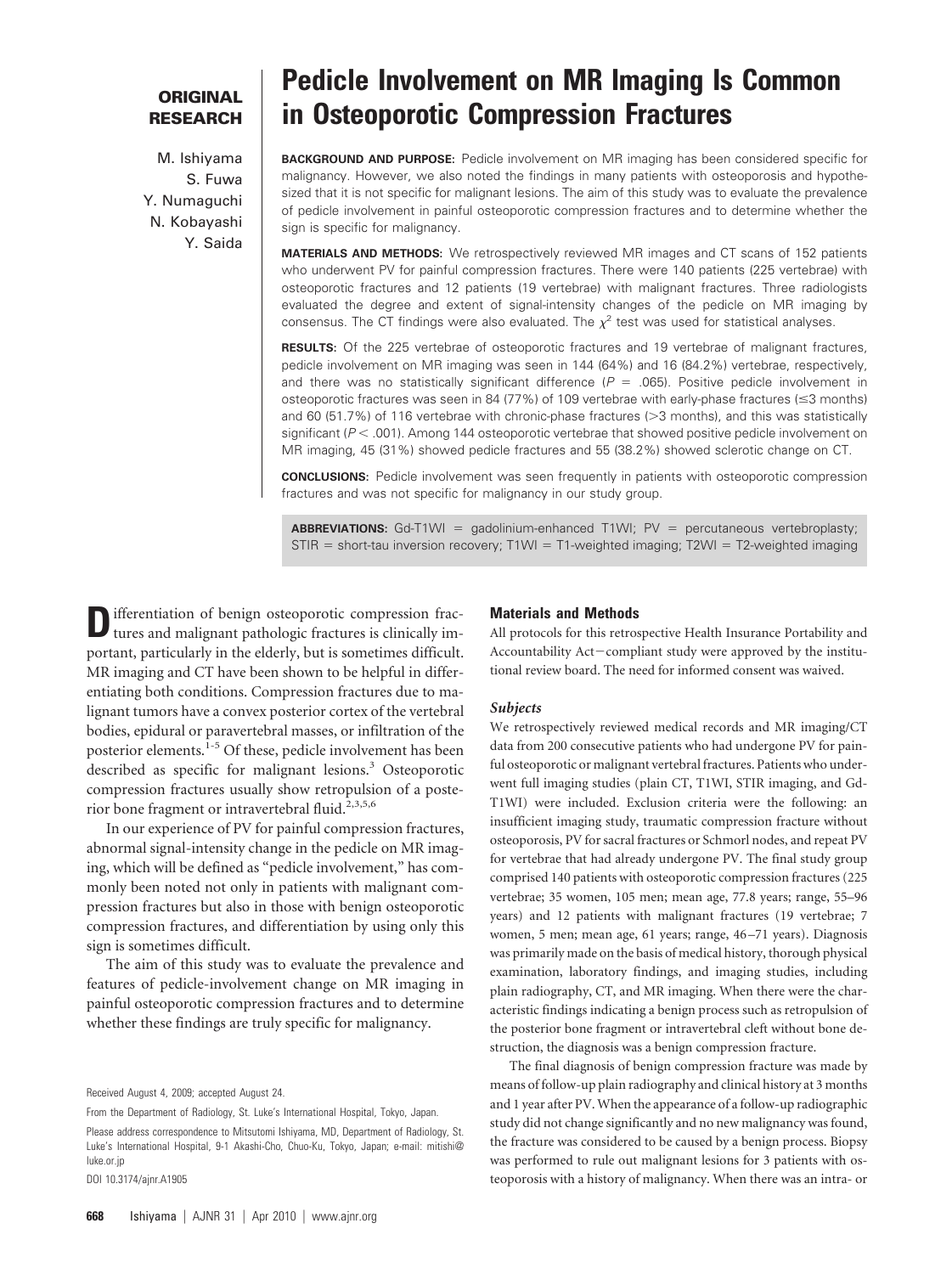

Fig 1. A 79-year-old woman with benign compression fracture which occurred one-and-a-half months earlier. A and *B*, T1WI shows diffuse hypointensity in the vertebral body and the right pedicle of L1 (arrow). C, STIR image shows heterogeneous hyperintensity in these areas (arrow). D, Contrast-enhanced T1WI shows marked enhancement (arrow). E and F, On sagittal (*E*) and axial (*F*) CT scans, fracture is seen in the right pedicle (*arrow*), which is a presumable reason for the abnormal signal intensity on MR imaging.

paravertebral mass or cortical bone destruction in the fractured vertebra, it was diagnosed as a malignant pathologic fracture. Among the 12 patients with malignancy, 11 patients had metastatic carcinoma (bronchogenic carcinoma,  $n = 5$ ; prostate carcinoma,  $n = 2$ ; breast carcinoma,  $n = 1$ ; vaginal carcinoma,  $n = 1$ ; pancreatic carcinoma,  $n = 1$ ; and cervical carcinoma,  $n = 1$ ), and 1 patient had multiple myeloma.

# *Imaging*

MR imaging of the thoracolumbar spine was performed with 1 of two 1.5T scanners (Signa Excite, GE Healthcare, Milwaukee, Wisconsin; or Intera Achieva, Philips Medical Systems, Best, the Netherlands) by using a spine-array surface coil. The imaging protocol included sagittal spin-echo T1WI (TR/TE =  $474 - 550/10.5 - 13$  ms), STIR images  $(TR/TE/TI = 2500-6000/70-93/150$  ms), and fat-saturated spinecho Gd-T1WI (TR/TE =  $460 - 600/6.2 - 12$ ; flip angle =  $80^{\circ} - 90^{\circ}$ ; 0.2 mmol/kg) with a 4-mm section thickness and 0.5-mm section spacing. The matrices were 512  $\times$  306 and 512  $\times$  384 with an FOV of 480 mm or 320  $\times$  224 with an FOV of 280 mm (divided into 2 series). In some cases, axial images were obtained on Gd-T1WI, which were not evaluated in this study.

CT was also performed by using a 64-section scanner or a 16 section scanner. Reconstructed axial, transverse, and sagittal images were obtained with a 3-mm section thickness. The matrix was 512  $\times$ 512.

# *Image Analysis*

Three radiologists evaluated the degree and extent of signal-intensity changes of the pedicle on MR imaging by consensus. Signal-intensity changes were classified as iso-, hyper-, or hypointense to the marrow

of normal unaffected pedicles in the same patient on T1WI, iso- or hyperintense on STIR images and as showing mild or marked enhancement on Gd-T1WI. Pedicle involvement was defined as positive when at least 2 of 3 sequences showed abnormal signal-intensity change in the pedicle. The extent of the pedicle involvement was classified as partial or diffuse. CT findings of the pedicle were categorized into 3 groups: fracture (Fig 1), sclerosis (Fig 2), or no apparent abnormality (Fig 3).

#### *Statistical Analysis*

The  $\chi^2$  test was used for statistical analyses, with values of *P* < .05 considered significant.

#### **Results**

Pedicle involvement on MR imaging in benign osteoporotic compression fractures and malignant pathologic fractures is shown in Table 1. Of the 225 vertebrae of osteoporotic fractures and 19 vertebrae of malignant pathologic fractures, pedicle involvement was seen in 144 (64%) and 16 (84.2%) vertebrae, respectively. No significant difference  $(P = .065)$  was apparent. Sensitivity and specificity of pedicle involvement for malignant pathologic fractures were 84% and 36%, respectively. Among osteoporotic fractures ( $n = 225$ ), 85 vertebrae (41.3%) showed signal-intensity changes in both T1WI and STIR images and diffuse contrast enhancement of the pedicle.

The relationship between pedicle involvement on MR imaging and the duration from the onset of pain in patients with osteoporotic compression fracture is given in Table 2. With osteoporotic fractures, pedicle involvement was seen in 84 (77%) of 109 vertebrae with early-phase fractures ( $\leq$ 3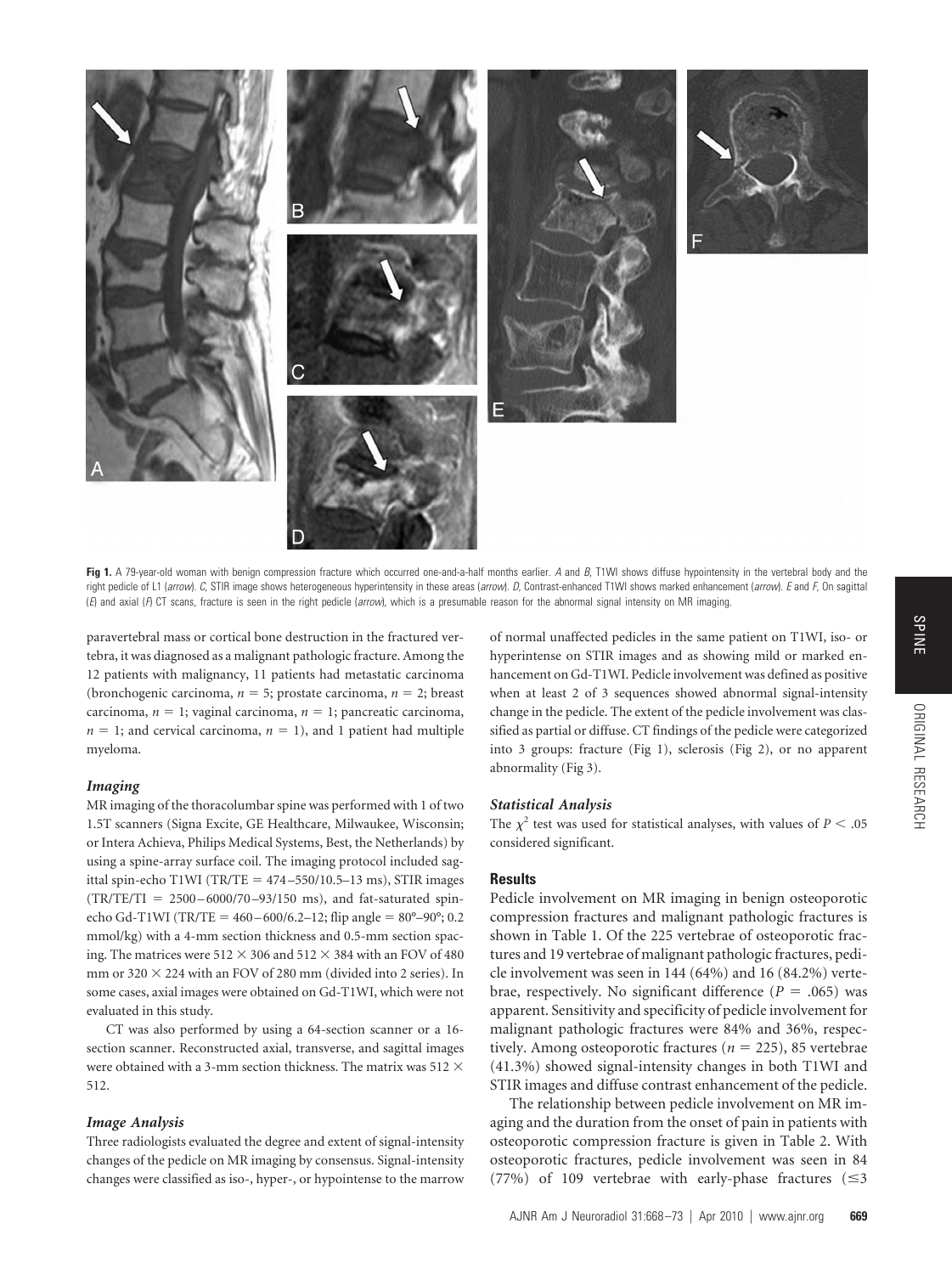

Fig 2. A 65-year-old man with benign compression fracture, which occurred 2 months earlier. A and B, T1WI shows diffuse hypointensity in the vertebral body and the right pedicle of T12 (*arrow*). There is a marked hypointensity band adjacent to the superior endplate, indicating a gas cleft (*small arrow*). *C*, STIR image shows heterogeneous hyperintensity in these areas (arrow). D, Contrast-enhanced T1WI shows moderate enhancement in the vertebral body and in the right pedicle (arrow). E and F, On sagittal (E) and axial (F) CT scans, sclerosis is seen around the gas cleft including the base of the right pedicle (*arrow*).



Fig 3. A 76-year-old woman with benign compression fracture, which occurred 1 month earlier. A and *B*, T1WI shows diffuse hypointensity in the vertebral body and in the left pedicle of L1 (*arrow*). *C*, STIR image shows heterogeneous hyperintensity in these areas (*arrow*). *D*, Contrast-enhanced T1WI shows marked enhancement (*arrow*). A large area of low signal intensity indicates necrosis or cleft (*small arrow*). *E* and F, On sagittal (*E*) and axial (*F*) CT scans, there is no apparent abnormality in the pedicle (*arrow*).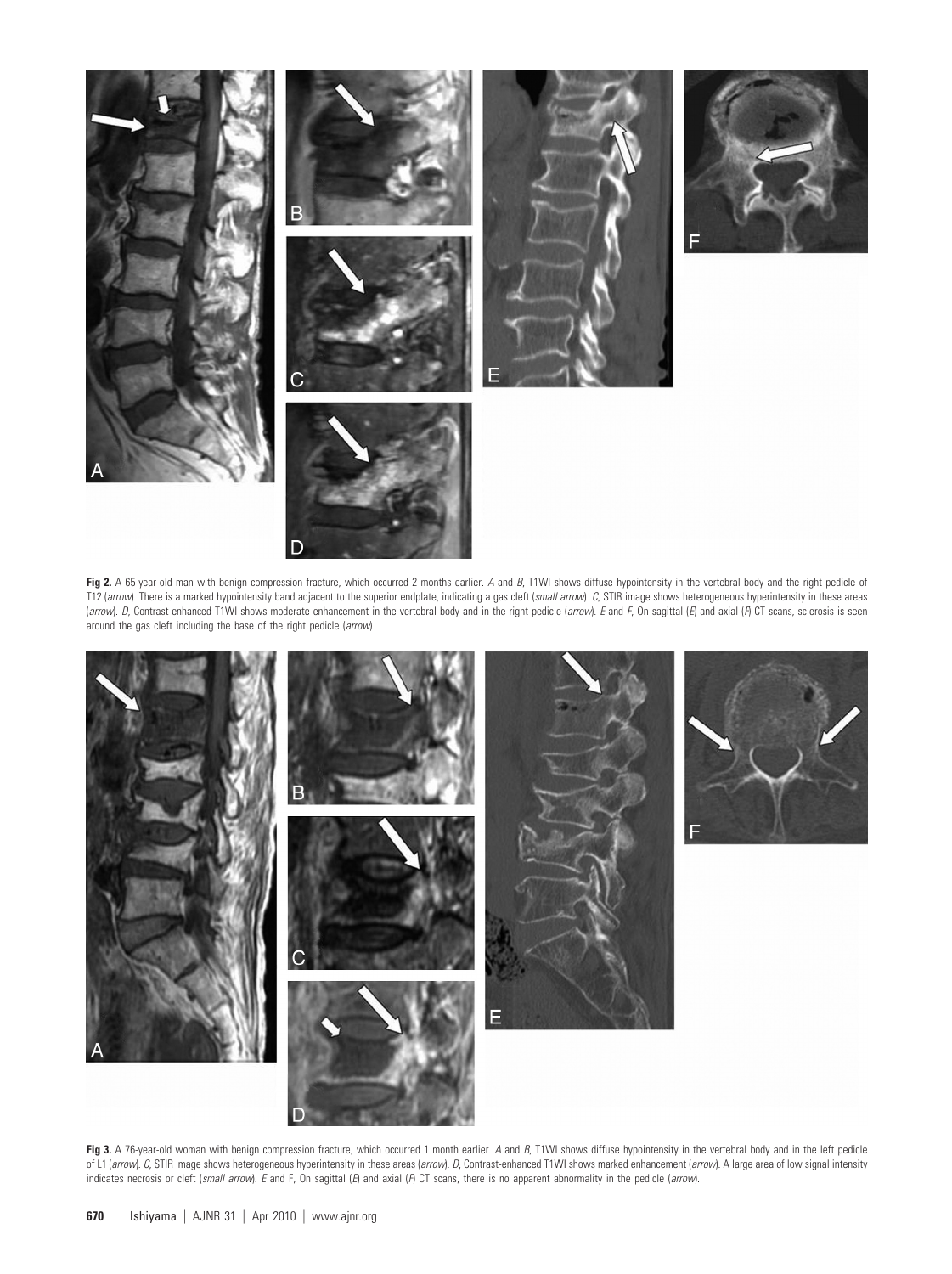#### **Table 1: Pedicle involvement in osteoporotic compression fractures (benign) and malignant pathologic fractures on MR imaging**

| Fracture               | Pedicle Involvement on MR<br>Imaging |          |
|------------------------|--------------------------------------|----------|
|                        | Positive                             | Negative |
| Benign $(n = 225)$     | 144 (64%) <sup>a</sup>               | 81       |
| Malignant ( $n = 19$ ) | 16 (84%) <sup>a</sup>                |          |
| $P = 0.065$ .          |                                      |          |

# **Table 2: The relationship between pedicle involvement and duration from onset of pain in patients with osteoporotic compression fractures**

| <b>Duration from Onset</b> | Pedicle Involvement on MR<br>Imaging |                        |
|----------------------------|--------------------------------------|------------------------|
|                            | Positive<br>$(n = 144)$              | Negative<br>$(n = 81)$ |
| 1–3 Months ( $n = 109$ )   | 84 (77%) <sup>a</sup>                | 25                     |
| $>3$ Months ( $n = 116$ )  | 60 $(51\%)^a$                        | 56                     |
| $^{\circ}P<.001$ .         |                                      |                        |

| Table 3: The correlation between pedicle involvement in<br>osteoporotic fractures and CT findings |                                   |                               |  |  |
|---------------------------------------------------------------------------------------------------|-----------------------------------|-------------------------------|--|--|
|                                                                                                   | Pedicle Involvement on MR Imaging |                               |  |  |
| CT Findings                                                                                       | Positive<br>$(n = 144)$           | <b>Negative</b><br>$(n = 81)$ |  |  |
| No findings ( $n = 111$ )                                                                         | 44                                | 67                            |  |  |
| Sclerosis ( $n = 69$ )                                                                            | 55                                | 14                            |  |  |
| Fracture $(n = 45)$                                                                               | 45                                | 0                             |  |  |

months) and 60 (51.3%) of 116 vertebrae with chronic-phase fractures (>3 months). Early-phase fractures showed a significantly larger number of patients with pedicle involvement than chronic-phase fractures did ( $P < .001$ ).

The correlation between pedicle involvement on MR imaging for osteoporotic fractures and CT findings is given in Table 3. In 144 osteoporotic fractures with pedicle involvement on MR imaging, sclerosis and pedicle fractures were seen in 55 vertebrae (38.2%) and 45 vertebrae (31%) on CT, respectively. No abnormality in the pedicle was seen in 44 vertebrae (30.5%). MR imaging showed pedicle involvement in all patients with pedicle fracture on CT.

# **Discussion**

Differentiating benign osteoporotic compression fractures from malignant pathologic fractures is clinically important because both occur frequently in elderly patients. For many years, various diagnostic signs on CT and MR imaging have been considered useful for such evaluation.<sup>1-12</sup>

Morphologic changes suggest malignancy when a convex posterior cortex of the vertebral body is seen due to a mass effect or epidural and/or paravertebral masses.<sup>1-4,8</sup> Among these signs, the presence of an epidural mass has been reported as both specific and sensitive. Pedicle involvement has also been described as specific for malignant lesions.<sup>3</sup> In addition, findings such as destruction of anterolateral or posterior cortical bone of the vertebral body or the pedicle on CT have been reported to suggest a malignant process.<sup>2</sup>

On the other hand, benign osteoporotic compression fractures show various signal-intensity patterns on MR imaging. Early-phase fractures typically show a bandlike low signal intensity on T1WI, which is localized adjacent to the collapsed endplate. In most cases, signal-intensity changes are focal, and normal marrow is preserved in at least 1 area of the vertebral body.<sup>3</sup> An intravertebral cleft including fluid or gas and a linear signal-intensity hyperintensity on STIR are significantly associated with osteoporotic fractures.<sup>6</sup> These are believed to reflect avascular necrosis or a nonunionized bony gap with pseudoarthrosis. In addition, retropulsion of a posterior bone fragment is considered both sensitive and specific for osteoporotic fractures.<sup>2</sup>

The usefulness of diffusion-weighted MR imaging or chemical shift MR imaging in differentiating benign and malignant vertebral lesions has been reported recently, but the results are controversial.<sup>13,14</sup>

Correct diagnosis can be made in most cases of osteoporotic compression fracture because the useful signs mentioned above usually coexist in the collapsed vertebrae. However, in our experience, imaging features mimic malignant compression fractures in acute osteoporotic compression fractures, when the height of the vertebral body is preserved and diffuse signal-intensity changes are seen on T1WI, STIR, and Gd-T1WI. In such cases, a differential diagnosis is not always easy.

Because pedicle involvement is a common notion suggesting a malignant nature, we tend to diagnose malignant compression fracture when pedicle involvement is the only sign (Fig 1). We always evaluate the pedicle with CT and MR imaging before PV, because fracture or abnormal signal-intensity changes of the pedicle may be the source of pain and instability. In such cases, pediculoplasty may be beneficial to relieve the pain.15-18 From our experience, abnormal signals of the pedicle are frequently seen on MR imaging with osteoporotic compression fractures, particularly in the early phase, and fracture of the pedicle is seen in approximately one-third of our patients.

As described in the "Results" section, abnormal signal intensity and contrast enhancement were seen in the pedicle in 64% of benign compression fractures and 84.2% of malignant pathologic fractures, with no significant difference between groups. This suggests that pedicle involvement is also common in benign osteoporotic compression fractures. These results differ from those of previous articles.

Yuh et al<sup>1</sup> compared MR imaging findings between 84 benign fractures and 25 malignant fractures on T1WI and T2WI. They reported pedicle involvement in 22 of the 25 patients with malignant compression fractures but in none of 52 nontraumatic compression fractures, contrasting starkly with our observations. They did not perform STIR or Gd-T1WI, which could have demonstrated subtle pathologic abnormalities in the pedicle. The results might, thus, have differed if these sequences had been used. Moreover, onset of fracture and duration of pain were not described. The prevalence of pedicle involvement varies depending on the age of the fracture. Tumor involvement usually remains for a long duration if untreated, but signal intensity abnormality of the pedicle may disappear after healing of a benign compression fracture.

Cuenod et al<sup>3</sup> compared MR imaging findings between 63 osteoporotic fractures and 30 malignant compression fractures in the acute phase  $(< 2$  months). The MR imaging protocol included T1WI, T2WI, T2\*WI, and Gd-T1WI without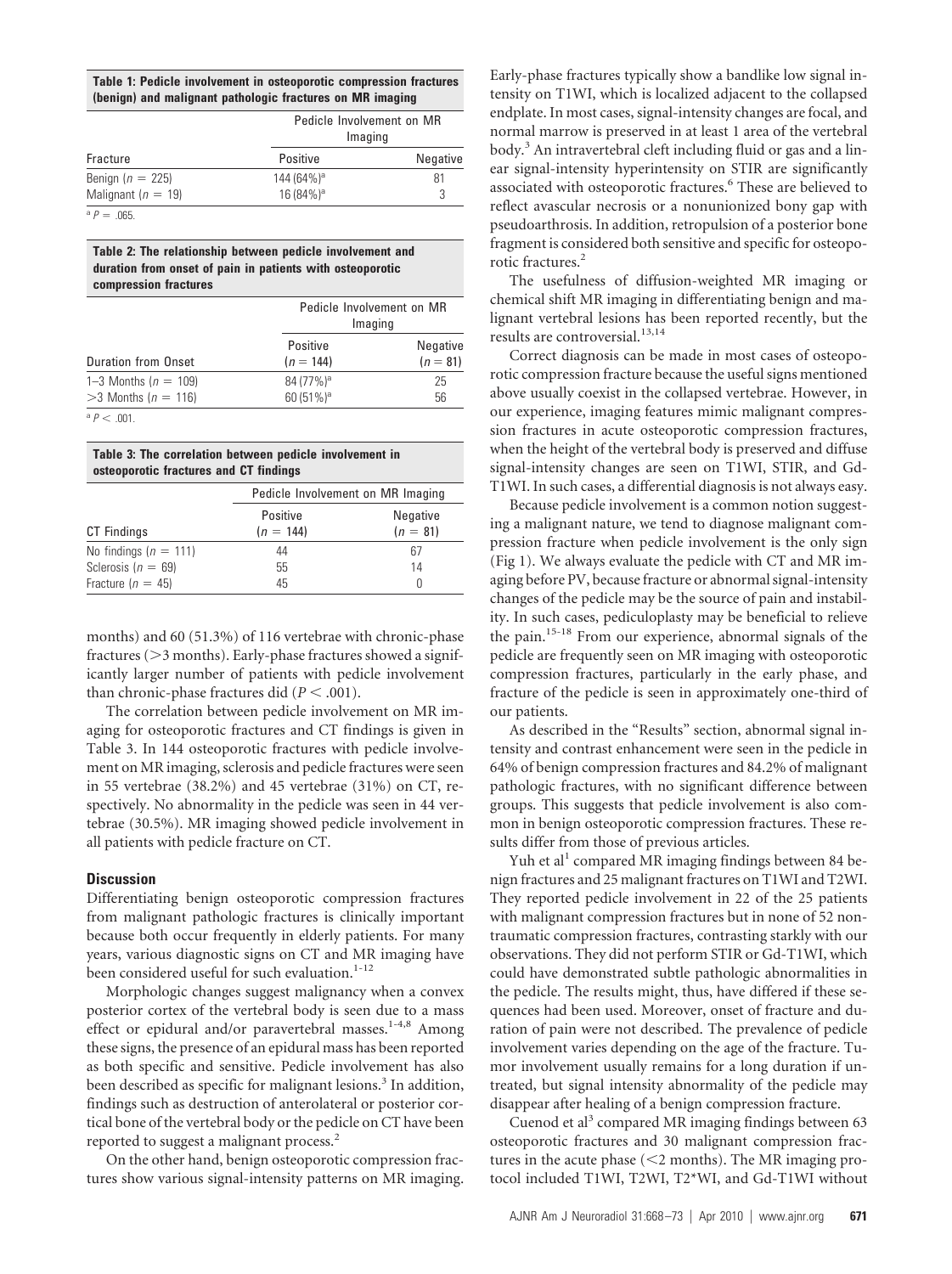fat suppression. Pedicle involvement was seen in 24 malignant fractures and 4 benign fractures, and sensitivity and specificity for malignancy were 80% and 94%, respectively, suggesting pedicle involvement as a specific sign for malignancy. They did not use a fat-suppression technique, which might be the reason for the low detectability of pedicle involvement in their patients with osteoporosis. Generally, detection of pedicle involvement by tumor is not difficult due to the presence of homogeneous diffuse signal-intensity changes or a mass effect, but signal-intensity changes in osteoporotic fractures are sometimes difficult to recognize because they are often focal and inhomogeneous. Bone marrow is almost completely replaced with fatty tissue in elderly patients, so fat suppression is considered necessary for the evaluation of diseased vertebrae.

Shih et al<sup>4</sup> examined MR imaging findings for 37 patients with single-level vertebral compression fractures, including 21 patients with benign causes and 16 patients with malignancy. The imaging protocols included T1WI, T2WI with fat suppression, and Gd-T1WI with fat suppression, similar to those in the present study. They identified pedicle involvement in 6 vertebrae with benign fractures (28.6%) and 11 vertebrae with malignant fractures (68.8%), showing a clearly higher prevalence of pedicle involvement in benign compression fractures compared with those in the other studies mentioned above.<sup>1,11</sup> This higher rate of pedicle involvement in osteoporotic compression fractures compared with other studies is probably due to the use of fat-suppression techniques. However, a difference from our study is seen in patient selection. They selected patients with solitary vertebral collapse as the only inclusion criterion. Symptoms of patients were not mentioned in that investigation, while we analyzed patients with acute-tochronic painful fractures. Signal-intensity changes are commonly seen in unhealed painful fractures and presumably contributed to the difference from our results.

To the best of our knowledge, no previous reports have identified correlations between the findings of pedicle involvement on MR imaging and CT. We investigated CT findings of the pedicle with or without pedicle involvement on MR imaging. Pedicle involvement in osteoporotic compression fractures exhibited 3 morphologic patterns on CT in this study: fracture, sclerotic change, and no abnormality. Fracture and sclerotic change of the pedicle were noted in 31% and 38.2% of vertebrae, respectively, in which MR imaging showed signalintensity abnormality. Laredo et  $al^2$  compared CT findings of 34 benign osteoporotic fractures with those of 32 malignant acute vertebral compression fractures. They found pedicle fracture in 3 vertebrae with osteoporotic fractures (8.8%). That prevalence was significantly lower than that found in the present study. The reason is unclear but may be attributable to differences in the CT imager and imaging protocol because they evaluated by using axial images alone. We analyzed images with reconstructed axial, sagittal, and coronal planes with 3-mm section thickness obtained by using 16- or 64-detector row CT, which seems likely to have contributed to the higher detectability of abnormal findings in the pedicle in our series compared with that of Laredo et al.<sup>2</sup>

Sclerosis of the pedicle appears to represent reactive change or the healing process of microfracture. Signal-intensity changes on MR imaging are considered to represent the in-

**672** Ishiyama | AJNR 31 | Apr 2010 | www.ajnr.org

flammatory process, including exudation, inflammatory cell infiltration, granulation tissue, or fibrosis.

In our study, 30% of vertebrae in which abnormal signals were seen in the pedicle on MR imaging showed no obvious abnormality on CT. In those cases, the fractured vertebral body showed low signal intensity on T1WI and high signal intensity on STIR and Gd-T1WI, indicating edema and inflammatory changes. These changes presumably extended posterior to the pedicle. Our results show that abnormal signals can be seen more frequently in the pedicle with earlyphase fractures than with chronic fractures. Such signal-intensity changes are likely to disappear when the healing process is completed, as with fractures in other locations; however, a long period may be required for complete healing.

The present study had some limitations. First, diagnosis of benign or malignant fracture was mainly made on the basis of patient history and clinical presentation, and biopsy was performed in only selected patients. Some patients diagnosed with benign fracture thus could possibly have had malignant compression fractures. However, we believe such cases were unlikely and would have had little influence on the study result because no new malignancies were found in any patients at 3-month and 1-year follow-ups after PV.

Second, our study had a selection bias. We included only patients who underwent PV. It is possible that patients included had a higher likelihood of pedicle involvement than the general population because we performed PV for patients who had some signal-intensity changes on MR imaging in fractured vertebrae. So, this result may not be applicable to the larger population.

Third, due to time constraints, the MR imaging protocol for PV at our institution included only sagittal images, and we could not assess axial images in any except a few patients. Axial imaging may thus yield some additional information.

# **Conclusions**

Pedicle involvement, which is accepted as a common indicator of malignant processes, is also frequent in patients with osteoporotic compression fractures, particularly in the early phase, and was not specific for malignancy in our study group. Although differentiating benign osteoporotic compression fractures and malignant pathologic fractures is possible in most cases, a diagnosis of malignant pathologic fracture should not be assumed when pedicle involvement is the only sign.

# **References**

- 1. Yuh WT, Zachar CK, Barloon TJ, et al. **Vertebral compression fractures: distinction between benign and malignant causes with MR imaging.** *Radiology* 1989;172:215–18
- 2. Laredo JD, Lakhdari K, Bellaiche L, et al. **Acute vertebral collapse: CT findings in benign and malignant nontraumatic cases.** *Radiology* 1995;194:41–48
- 3. Cuenod CA, Laredo JD, Chevret S, et al. **Acute vertebral collapse due to osteoporosis or malignancy: appearance on unenhanced and gadolinium-enhanced MR images.** *Radiology* 1996;199:541–49
- 4. Shih TT, Huang KM, Li YW. **Solitary vertebral collapse: distinction between benign and malignant causes using MR patterns.** *J Magn Reson Imaging* 1999;9:635–42
- 5. Baur A, Stabler A, Arbogast S, et al.**Acute osteoporotic and neoplastic vertebral compression fractures: fluid sign at MR imaging.** *Radiology* 2002;225:730 –35
- 6. Oka M, Matsusako M, Kobayashi N, et al. **Intravertebral cleft sign on fatsuppressed contrast-enhanced MR: correlation with cement distribution pattern on percutaneous vertebroplasty.** *Acad Radiol* 2005;12:992–99
- 7. Sugimura K, Yamasaki K, Kitagaki H, et al. **Bone marrow diseases of the spine:**